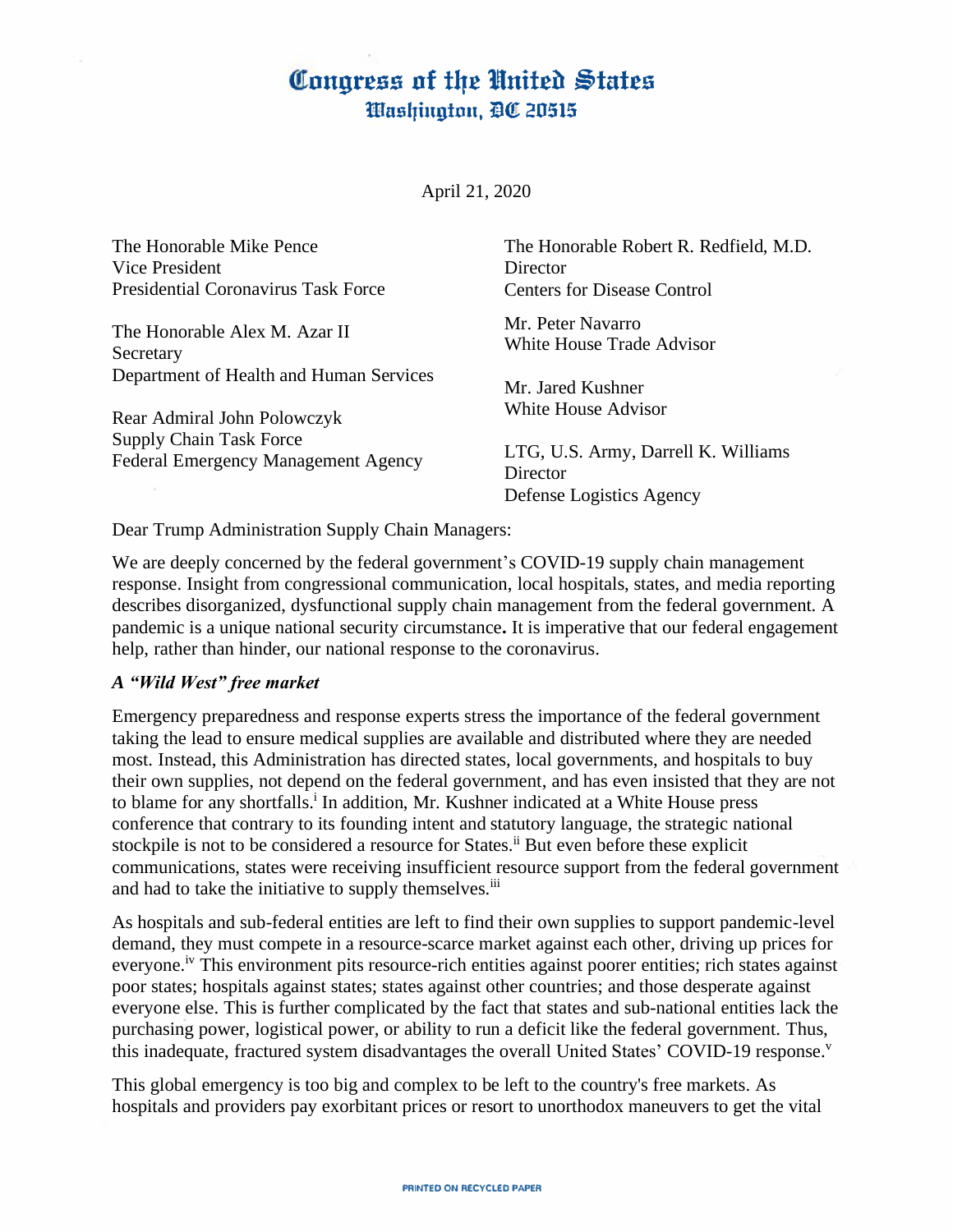equipment that they need and as the federal government offers little to help control the market, some governors are starting to tackle the problem on their own, forming partnerships and connecting procurement teams to work together to buy personal protective equipment in bulk, rather than compete against each other and drive up the prices. <sup>vi</sup> Functionally, governors have been forced to create quasi-federal logistics management in order to harness American manufacturing and make sure materials get to the right states at the right times and at a reasonable rate.

### *Questionable federal involvement*

Not only governors, but distributors, hospitals, and public health experts also report concerning engagement from the federal government. They report bidding against and losing out on contracts to federal agencies, who they are unable to compete with financially, and whose competition inherently drives up prices. They also report the federal government is confiscating shipments.<sup>vii</sup> In addition, no information has been provided on whether the items were confiscated for failure to meet safety standards or whether the federal government redirected the supply. Once seized, there is also no guidance from the federal government about how or if individuals will get access to the supplies they ordered, leaving states and counties frustrated and unable to secure a reliable supply chain. This has stoked concerns about double purchasing – once for the confiscated supplies and a second time for the same supplies from a distributer after relayed to them by the Federal government. These actions exacerbate supply chain dependability fears – hospitals and labs cannot depend on their supplies until they physically see them. Unfortunately, because of a lack of a centralized supply chain, and little federal coordination where help is needed, there is no coherence to alleviate these fears.

In addition, despite billions of dollars of taxpayer money dedicated by legislation for supplies, there is little understanding of federal government acquisitions and distributions, no public reporting, and continued unmet demand. From the information we do have about the Strategic National Stockpile, we know that states received at least three shipments of personal protective equipment and supplies, and a few states received an additional fourth shipment.<sup>viii</sup> According to the Department of Health and Human Services (HHS), these shipments were not made based on states' requests; the first two shipments were allocated pro rata based on 2010 Census population data, and the third shipment, labeled the "final push", was not based on population. When HHS staff stated that the Trump Administration made its final shipments of personal protective equipment from the Strategic National Stockpile, there was concern that there will be no further new federal acquisition and distribution to shore up communities in need.<sup>ix</sup>

Moreover, when there is federal purchasing, thus far it has been reported as insufficient or unhelpful.<sup>x</sup> It has also been well documented that the federal government wasted months before preparing and purchasing domestically.<sup>xi</sup> The administration ordered 10,000 ventilators in late March, far short of what public health officials and governors said was needed.<sup>xii</sup> In a House Oversight and Reform Committee briefing, top Federal Emergency Management Agency officials mentioned that 100,000 ventilators would be available by late June at the earliest, when models expect the pandemic to be receding.<sup>xiii</sup>

Also, at the beginning of the pandemic, HHS stated that the United States had about one percent of the required respirator masks on hand that would be needed for medical professionals if the COVID-19 outbreak were to erupt into a pandemic. At the time, HHS pandemic planning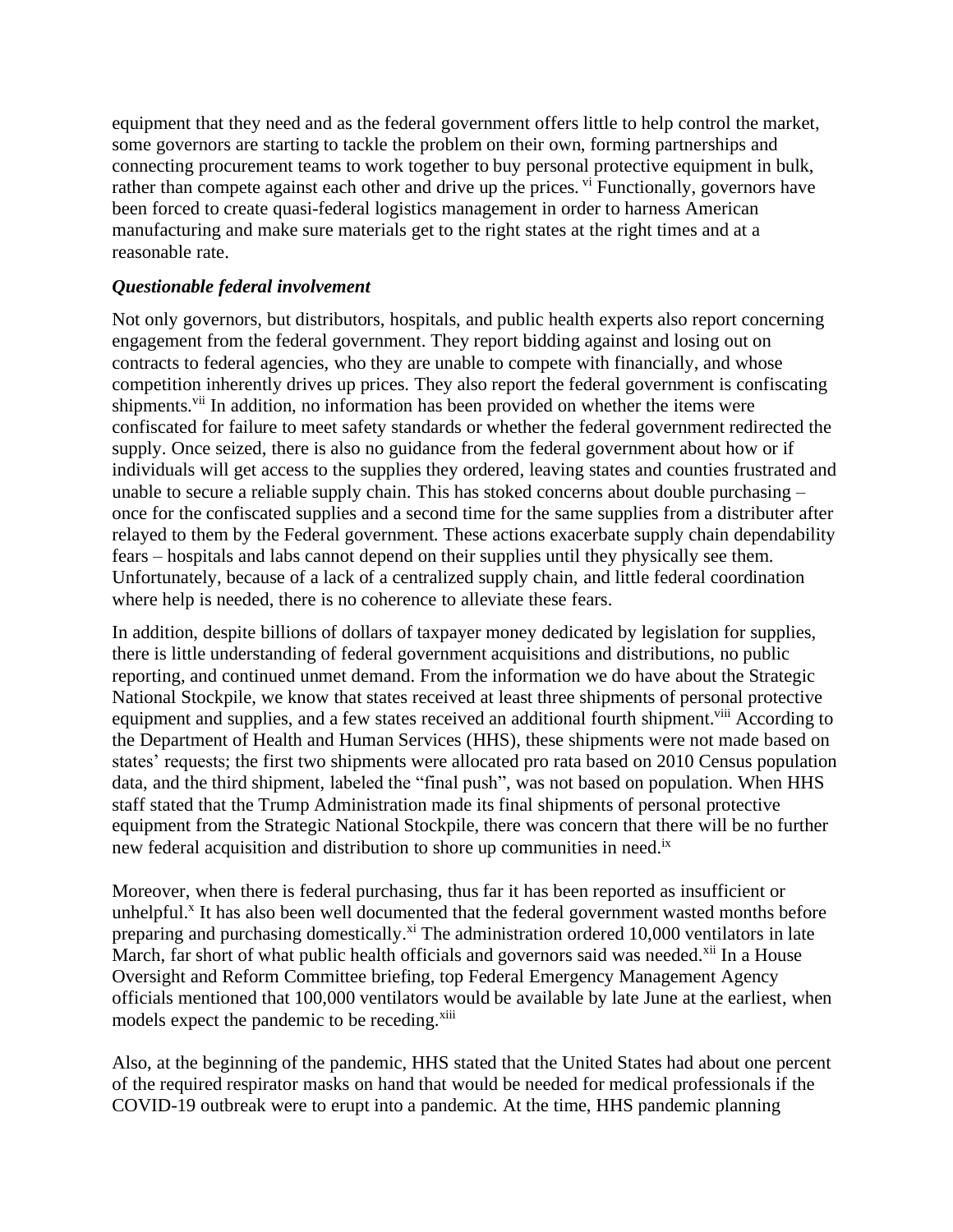assumptions estimated the U.S. health care system would need up to 3.5 billion N95 respirator masks over a year. Despite this, the Oversight and Government Reform Committee found that only 11.7 million N95 respirator masks have been distributed nationwide. In addition, we know that HHS has only planned to use some of the federal money to purchase up to 500 million N95 respirators over the next eighteen months, well short of the 3.5 billion needed this year and far too late for peak needs. We need that supply now. Unfortunately, federal contracts with 3M don't require deliveries to the national stockpile until the end of April, after the White House has projected the pandemic will reach its peak.<sup>xiv</sup> This is too late for the Community Health Centers that have already closed due to the lack of N95 respirators and it is too late for hospitals on the frontlines experiencing workforce shortages because of COVID-19 positive staff, a result of lack of PPE.

## *Engagement on the International Stage*

In addition to concerning reporting on internal domestic competition, there are consistent, unflattering reports of the U.S. sparring with other countries for supplies, and even hijacking shipments of masks and additional crucial supplies meant for other countries, including U.S. allies. xv A report from *The Guardian* found that American buyers wrested a shipment of masks from China that was supposed to go to France by offering three times the selling price.<sup> $\frac{xy}{x}$ </sup> In another, a German official accused the U.S. of an "act of modern piracy" after a shipment of masks from China to Berlin was seized and diverted to the U.S.<sup>xvii</sup>

This is a *global* pandemic. Success in eliminating its threat will require not only that we prevent it's spread in the U.S., but internationally as well. A strategy document crafted by the State Department and the U.S. Agency for International Development recognized mitigating the virus in poorer countries as "critical for the safety and security of the American people."<sup>xviii</sup> Developing countries, without the resource power and infrastructure to manage COVID-19, are likely to be left behind in the race for personal protective equipment, potentially exacerbating and extending the crisis. If poorer countries are unable to stop the virus, it is more likely to reemerge in more developed parts of the world. Instead of recognizing those needs, this administration announced it will halt funding for the World Health Organization and asked international aid groups to share supplies with the U.S. government, a reversal of the usual dynamic between the world's leading power and those it typically helps.

## *Increasing the federal response*

While the Federal Emergency Management Agency (FEMA) acknowledges that the Strategic National Stockpile alone cannot fulfill all requirements and that the federal government will exhaust all means to identify and attain medical and other supplies needed to combat the virus, it is concerning that the role FEMA is playing is simply as a courier. FEMA's "Project Airbridge" is running flights to expedite the sourcing of personal protective equipment, but then placing the supplies back into the traditional commercial supply chain, functionally only expediting transportation. That has caused concern that the taxpayer expense to finance the location and transportation of *new* supply is wasted since FEMA places those supplies back in the hands of traditional distributors, forcing domestic competition for the product.<sup>xix</sup> In addition, FEMA is not directing private sector suppliers to send supplies to particular hospitals with urgent needs,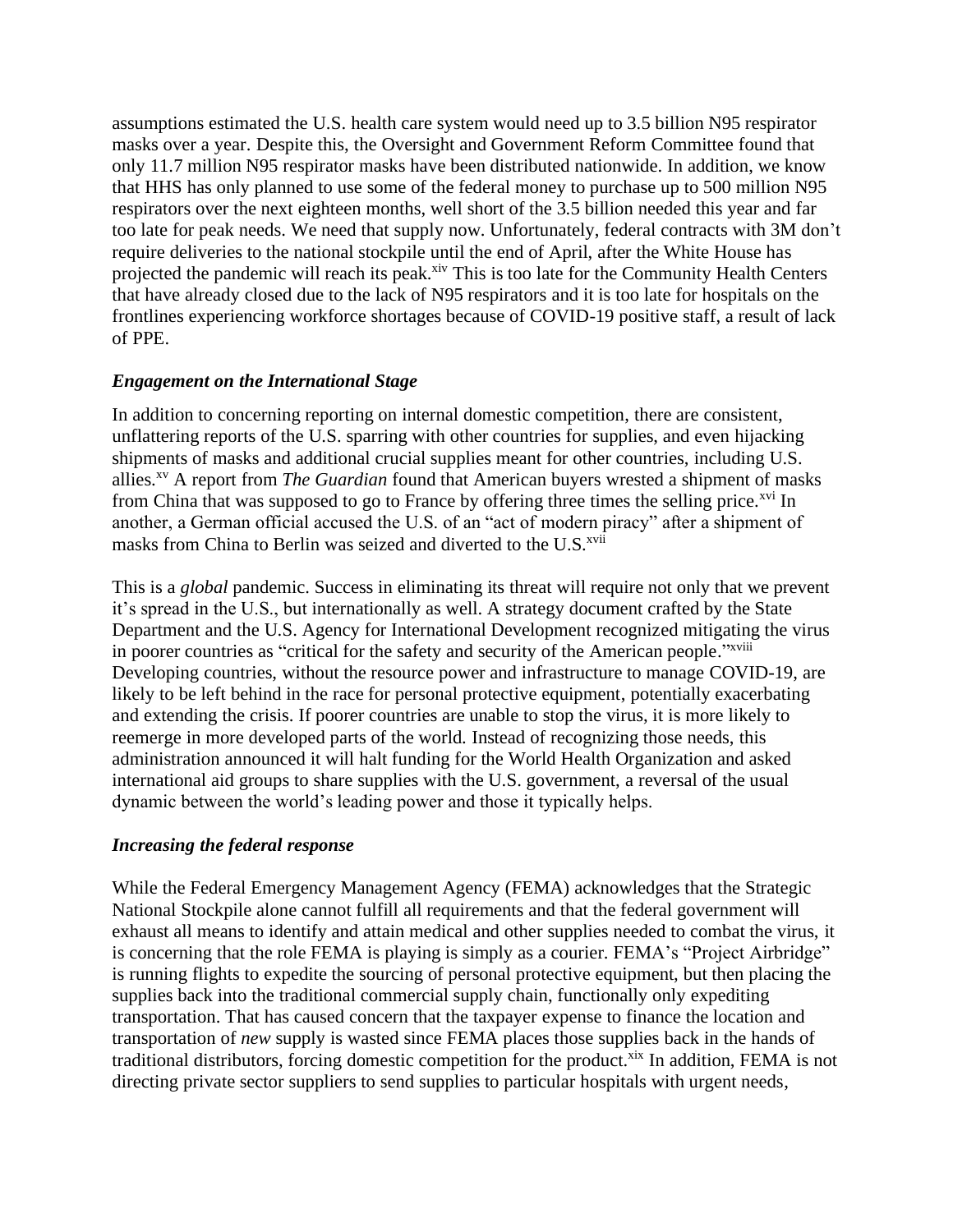instead they are only requiring distributors to agree to sell half of their shipments to customers in "hotspots," with no clarity on what is considered a hotspot.

The world's supply of N95 masks and other basic medical supplies are made in China, and China has only recently resumed exports as it comes out of its peak of the pandemic in-country.<sup>xx</sup> This supply chain vulnerability highlights the need to not only expedite imports from China in the near term, but also diversify imports while building up domestic capabilities. We need to be able to ramp up manufacturing in countries that have not been hit as hard by the pandemic, as well as build up capacity domestically to meet our internal needs, and then our international obligations as a humanitarian leader. Beyond the buzzwords "Preservation, Acceleration, Allocation and Expansion," very little meaningful information has been provided on what the Administration is doing to diversify and increase supply.<sup>xxi</sup>

Despite overseeing the supply chain taskforce, FEMA is not modelling supply needs, instead depending on hospital supply chain projections, and then using different metrics to make allocations.<sup>xxii</sup> Relying on hospital supply chain projections when they can barely count on their own supplies due to the incoherence of the supply chain not only yields imperfect needs calculations but is also limiting in terms of the universe of those in need of supply. The Institute for Health Metrics and Evaluation developed a series of models to gauge the capacity of the health care system to handle the pandemic surge.<sup>xxiii</sup> This is one of many academic models, but the most widely used and cited, which shows that there are still significant national shortfalls.<sup>xxiv</sup>

We do not have enough supply to meet demand, even when accounting for expedited importing and a surged traditional private sector supply chain. More domestic production is needed to meet our needs. In mid-January, Robert Kadlec, Assistant Secretary for Preparedness and Response at HHS, instructed subordinates to draw up contingency plans for enforcing the Defense Production Act (DPA), as it enables the government to compel private companies to produce equipment or devices critical to the country's security.<sup>xxv</sup> However, despite desperate need, use of the DPA or federal engagement to help develop new production has been sparse. That has left campaigns like Project N95 or Stop the Spread to fill the federal void in ramping up domestic supply. Stop the Spread connected General Motors and Ventec to begin manufacturing ventilators.<sup>xxvi</sup> Only after a commitment was made did the Administration enact DPA to solidify the agreement with federal purchasing.xxvii Similarly, only after 3M already made voluntary commitments to increase production did the Administration invoke DPA.<sup>xxviii</sup> This has been a consistent theme of DPA usage and federal action, an unwillingness to use federal authority to work outside of the existing supply chain or voluntary engagement.

Given these concerns about the management of the supply chain, please respond to the following by May 5, 2020:

- Beyond expediting transportation, what is the federal government doing to identify and attain new medical and other supplies needed to combat the virus?
- Please publicly report federal purchasing and distributions related to COVID-19. In addition, please publicly disclose the prices paid for supplies, including, but not limited to, N95 respirators, face shields, surgical masks, surgical gloves, isolation gowns, booties, lab supplies, medical drugs, and other equipment during the pandemic, as well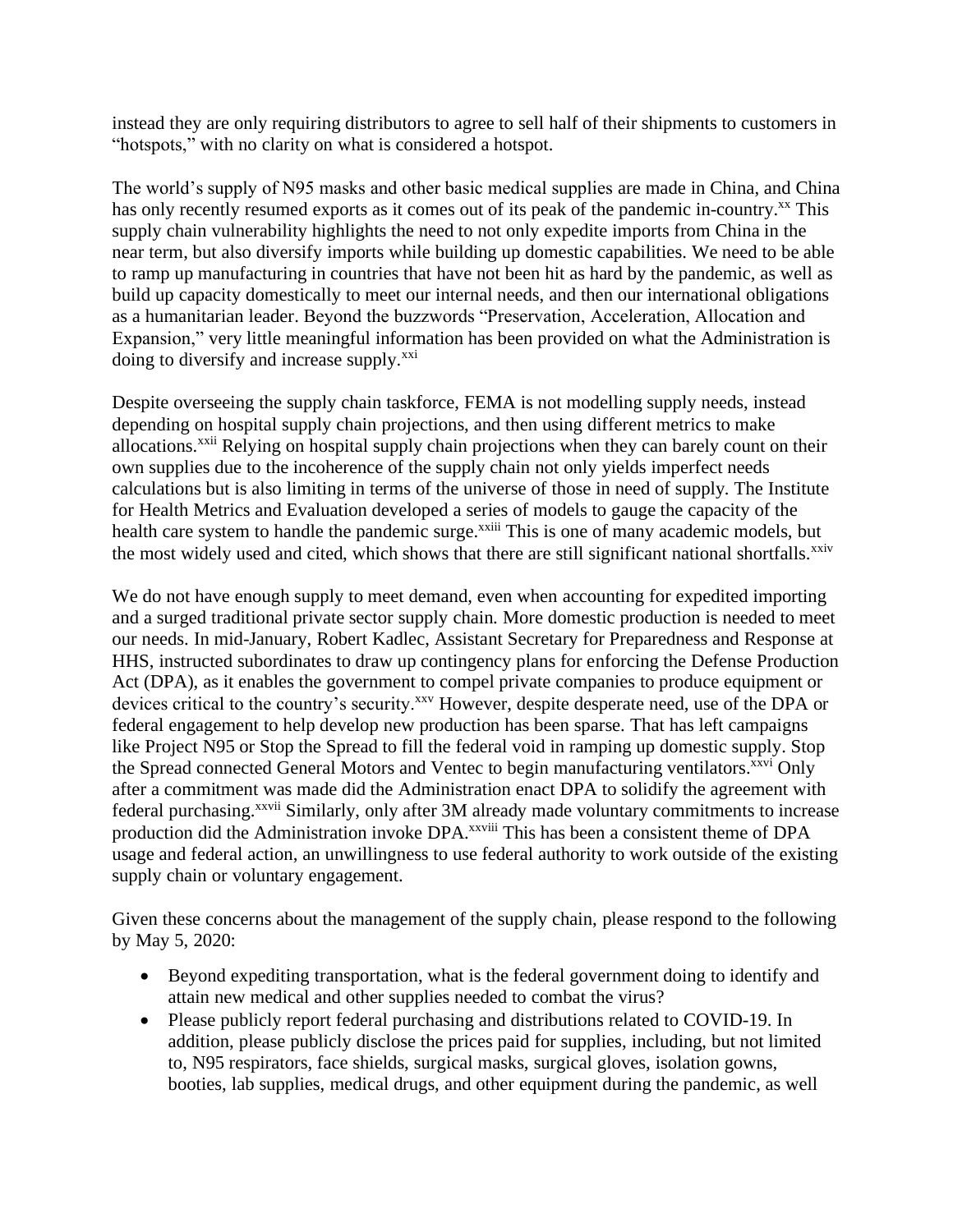how the distributions are being allocated, how many are new acquisitions over tradition supply, and what supplies are going to what states.

- What are the HHS pandemic planning assumptions of estimated U.S. health care needs? For example, out of an estimated need of 3.5 billion N95 respirators, how many masks have been circulated?
- How is the federal government ensuring medical supplies are available and distributed where they are needed most? In addition, please define "hotspots" and clarify the methodology for determining a hotspot.
- How are you working with distributors to allocate resources?
- How will you work to ensure you are not competing for resources with sub-national entities?
- Why is there not a federal buying clearinghouse? Was a decision made against setting up a federal buying clearinghouse?
- What are you doing to help control the price of these scarce resources?
- According to FEMA, there is a FEMA-Department of Health and Human Services-Department of Defense system for identifying needed supplies from vendors. Are you making this tool available for sub-national entities looking for supplies?
- How are supplies being acquired and funneled to the DOD?
- What conversations are happening to address supply concerns in other countries? In addition, how are you coordinating with other countries to increase their ability to combat the virus?
- Once U.S. supply needs are met, how will you we work to support international supply?
- What conversations is the U.S. having about diversifying manufacturing sourcing in other countries?
- In addition to hospital projections, what modeling are you using? How are you using it and incorporating modeling into action?
- What guidance has been given to States on modeling?
- Why has the Administration not fully invoked the authorities under the Defense Production Act?

Sincerely,

 $\frac{1}{|s|}$ 

Donald S. Beyer Jr. Gerald E. Connolly

 $\sqrt{s/}$ 

David E. Price Bill Pascrell, Jr.

 $\sqrt{s}$ /s/

Terri A. Sewell **Immy Panetta** 

Member of Congress Member of Congress

Member of Congress Member of Congress

Member of Congress Member of Congress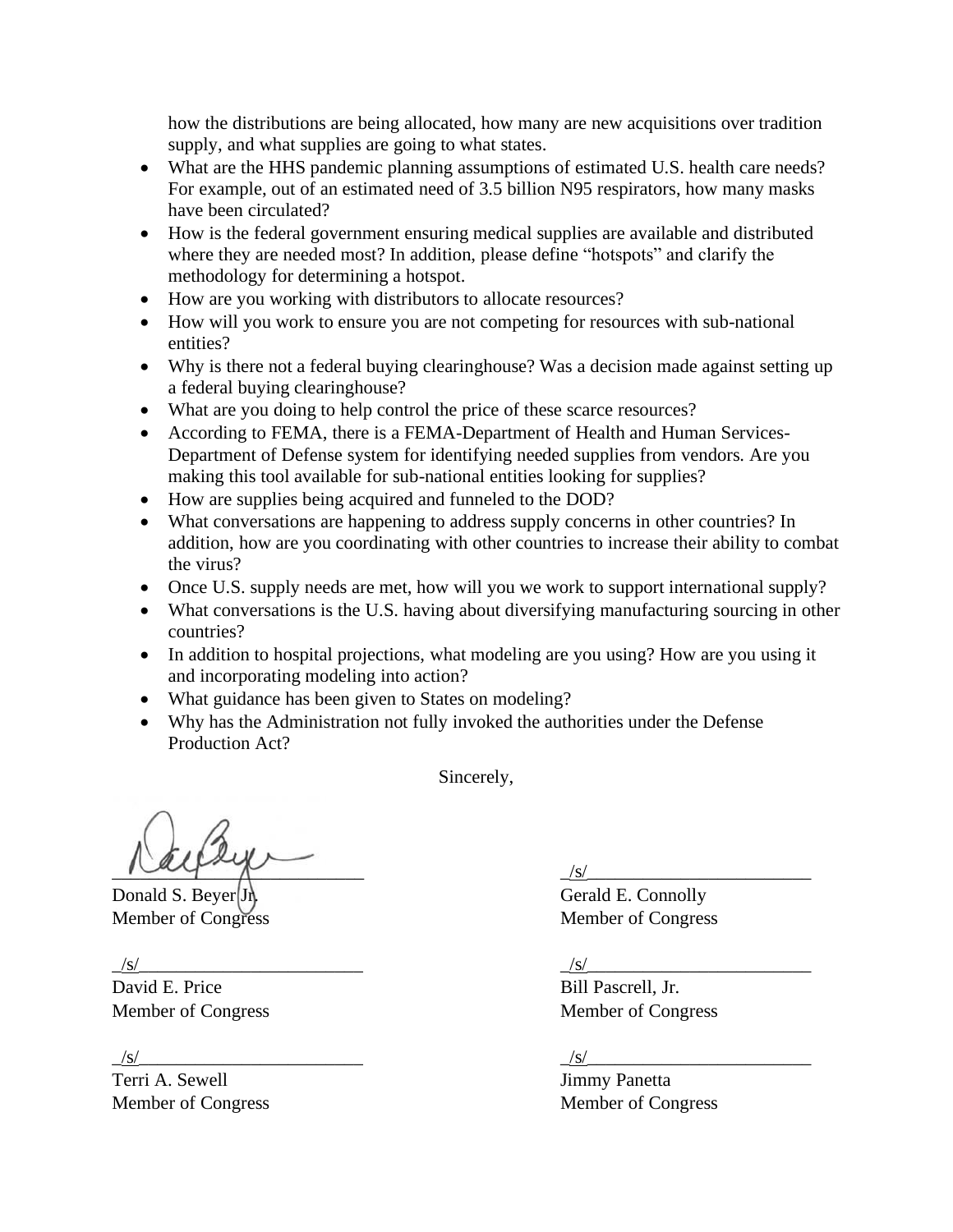<sup>i</sup> Collinson, S. (2020, April 3). Trump passes the buck as deadly ventilator shortage looms. *CNN.* [https://www.cnn.com/2020/04/02/politics/donald-trump-ventilators-leadership-coronavirus/index.html;](https://urldefense.proofpoint.com/v2/url?u=https-3A__www.cnn.com_2020_04_02_politics_donald-2Dtrump-2Dventilators-2Dleadership-2Dcoronavirus_index.html&d=DwMFaQ&c=L93KkjKsAC98uTvC4KvQDdTDRzAeWDDRmG6S3YXllH0&r=IswHP2IGOIoy18qVaO0xaw_c3TXqQqtEOjNGtVkT5f8&m=FqTlJcZ2U5Tmf46ruq9xbJAGLuWtKnct7fwcPWiTJLk&s=E4cGOFVkf8K-P8PMGhgsmcOik1VxtGm_r0XOeM1Ci8U&e=) ii 42 U.S. Code § 247d–6b (A)(3)(J)), [uscode.house.gov/view.xhtml?req…](https://t.co/EWLSmEem63);

Porter, T. (2020, April 3). Jared Kushner, who's operating a 'shadow' coronavirus task force, appears not to know why federal emergency stockpiles exist. Business Insider. [https://www.businessinsider.com/jared-kushner](https://www.businessinsider.com/jared-kushner-coronavirus-briefing-federal-stockpiles-blames-states-ventilator-shortages-2020-4)[coronavirus-briefing-federal-stockpiles-blames-states-ventilator-shortages-2020-4;](https://www.businessinsider.com/jared-kushner-coronavirus-briefing-federal-stockpiles-blames-states-ventilator-shortages-2020-4)

iii Markos, M., Guregian, K., & Prussman, T. (2020, April 3). Robert Kraft using Patriots plane to airlift coronavirus masks, supplies to Massachusetts. Boston Herald. [https://www.bostonherald.com/2020/04/02/robert-kraft-using](https://www.bostonherald.com/2020/04/02/robert-kraft-using-patriots-plane-to-airlift-coronavirus-masks-supplies-to-massachusetts-reports/)[patriots-plane-to-airlift-coronavirus-masks-supplies-to-massachus](https://www.bostonherald.com/2020/04/02/robert-kraft-using-patriots-plane-to-airlift-coronavirus-masks-supplies-to-massachusetts-reports/) etts-reports/

iv DePillis, Lydia & Song, Lisa (2020, April 2). In Desperation, New York State Pays Up to 15 Times the Normal Prices for Medical Equipment. ProPublica[. https://www.propublica.org/article/in-desperation-new-york-state](https://www.propublica.org/article/in-desperation-new-york-state-pays-up-to-15-times-the-normal-price-for-medical-equipment)[pays-up-to-15-times-the-normal-price-for-medical-equipment](https://www.propublica.org/article/in-desperation-new-york-state-pays-up-to-15-times-the-normal-price-for-medical-equipment)

 $\theta$  ABC News (2020, April 3). Competition among state, local governments creates bidding war for medical equipme nt. ABC News. [https://abcnews.go.com/US/competition-state-local-governments-creates-bidding-war](https://abcnews.go.com/US/competition-state-local-governments-creates-bidding-war-medical/story?id=69961539)[medical/story?id=69961539](https://abcnews.go.com/US/competition-state-local-governments-creates-bidding-war-medical/story?id=69961539)

vi ABC News (2020, April 3). Competition among state, local governments creates bidding war for medical equipment. ABC News[. https://abcnews.go.com/US/competition-state-local-governments-creates-bidding-war](https://abcnews.go.com/US/competition-state-local-governments-creates-bidding-war-medical/story?id=69961539)[medical/story?id=69961539;](https://abcnews.go.com/US/competition-state-local-governments-creates-bidding-war-medical/story?id=69961539)

vii Levey, Noam (2020, April 7). Hospitals say feds are seizing masks and other coronavirus supplies without a word. Los Angeles Times[. https://www.latimes.com/politics/story/2020-04-07/hospitals-washington-seize-coronavirus](https://www.latimes.com/politics/story/2020-04-07/hospitals-washington-seize-coronavirus-supplies)[supplies;](https://www.latimes.com/politics/story/2020-04-07/hospitals-washington-seize-coronavirus-supplies)

Healy, Beth (2020, April 11). Miscommunication, Missing Supplies Strain COVID-19 Coordination Between Mass. And FEMA. WBUR News. [https://www.wbur.org/news/2020/04/11/covid-19-fema-gear-ppe-massachuetts;](https://www.wbur.org/news/2020/04/11/covid-19-fema-gear-ppe-massachuetts)

Localities and hospitals to Congressman Beyer, congressional communication, March 23, 2020 and April 15, 2020; viii Committee on Oversight and Reform (2020, April 8). New Document Shows Inadequate Distribution of Personal Protective Equipment and Critical Medical Supplies to States. United States House of Representatives Committee on Oversight and Reform[. https://oversight.house.gov/news/press-releases/new-document-shows-inadequate](https://oversight.house.gov/news/press-releases/new-document-shows-inadequate-distribution-of-personal-protective-equipment-and)[distribution-of-personal-protective-equipment-and;](https://oversight.house.gov/news/press-releases/new-document-shows-inadequate-distribution-of-personal-protective-equipment-and)

<sup>ix</sup> Localities to Congressman Beyer's office, congressional communication, April 10, 2020

<sup>x</sup> Biesecker, M. (2020, April 6). US 'wasted' months before preparing for coronavirus pandemic. Associated Press. Retrieved fro[m https://apnews.com/090600c299a8cf07f5b44d92534856bc;](https://apnews.com/090600c299a8cf07f5b44d92534856bc)

Callahan, P., Rotella, S., & Golden, T. (2020, March 30). Taxpayers Paid Millions to Design a Low-Cost Ventilator for a..Pro Publica. [https://www.propublica.org/article/taxpayers-paid-millions-to-design-a-low-cost-ventilator-for-a](https://www.propublica.org/article/taxpayers-paid-millions-to-design-a-low-cost-ventilator-for-a-pandemic-instead-the-company-is-selling-versions-of-it-overseas-)[pandemic-instead-the-company-is-selling-versions-of-it-overseas-;](https://www.propublica.org/article/taxpayers-paid-millions-to-design-a-low-cost-ventilator-for-a-pandemic-instead-the-company-is-selling-versions-of-it-overseas-)

Lee, S. M. (2020, April 4). The Federal Government Is Planning To Order 5-Minute Coronavirus Tests - But Not Nearly Enough For Everyone Who Needs One. Buzzfeed News.

<https://www.buzzfeednews.com/article/stephaniemlee/coronavirus-5-minute-test-abbott-trump-states>

xi Phillips, A. (2020, April 6). Analysis | What you need to know from Sunday's White House coronavirus briefing. The Washington Post. [https://www.washingtonpost.com/politics/2020/04/05/sunday-white-house-coronaivirus](https://www.washingtonpost.com/politics/2020/04/05/sunday-white-house-coronaivirus-takeaways/)[takeaways/](https://www.washingtonpost.com/politics/2020/04/05/sunday-white-house-coronaivirus-takeaways/)

xii Committee on Oversight and Reform (2020, April 8). New Document Shows Inadequate Distribution of Personal Protective Equipment and Critical Medical Supplies to States. United States House of Representatives Committee on Oversight and Reform[. https://oversight.house.gov/news/press-releases/new-document-shows-inadequate](https://oversight.house.gov/news/press-releases/new-document-shows-inadequate-distribution-of-personal-protective-equipment-and)[distribution-of-personal-protective-equipment-and](https://oversight.house.gov/news/press-releases/new-document-shows-inadequate-distribution-of-personal-protective-equipment-and)

xiii Biesecker, M. (2020, April 6). US 'wasted' months before preparing for coronavirus pandemic. Associated Press. Retrieved fro[m https://apnews.com/090600c299a8cf07f5b44d92534856bc](https://apnews.com/090600c299a8cf07f5b44d92534856bc)

xiv Toosi, N. (2020, April 4 ). 'Lord of the Flies: PPE Edition':U.S cast as culprit in global scrum over coronavirus supplies.<https://www.politico.com/news/2020/04/03/ppe-world-supplies-coronavirus-163955>

xiv Willsher, K et al. (2020, April 3). US hijacking mask shipments in rush for coronavirus protection, [https://www.theguardian.com/](https://www.theguardian.com/world/2020/apr/02/global-battle-coronavirus-equipment-masks-tests) world/2020/apr/02/global-battle-coronavirus-equipment-masks-tests

xv Associated Press. (2020, April 4). The Latest: UN to decide in a month whether to delay meeting. [https://www.n](https://www.news-gazette.com/coronavirus/the-latest-u-s-accused-of-wild-west-methods-to-gain-ppe/article_2197cf55-a7be-5706-8595-e4297a0ef244.html)